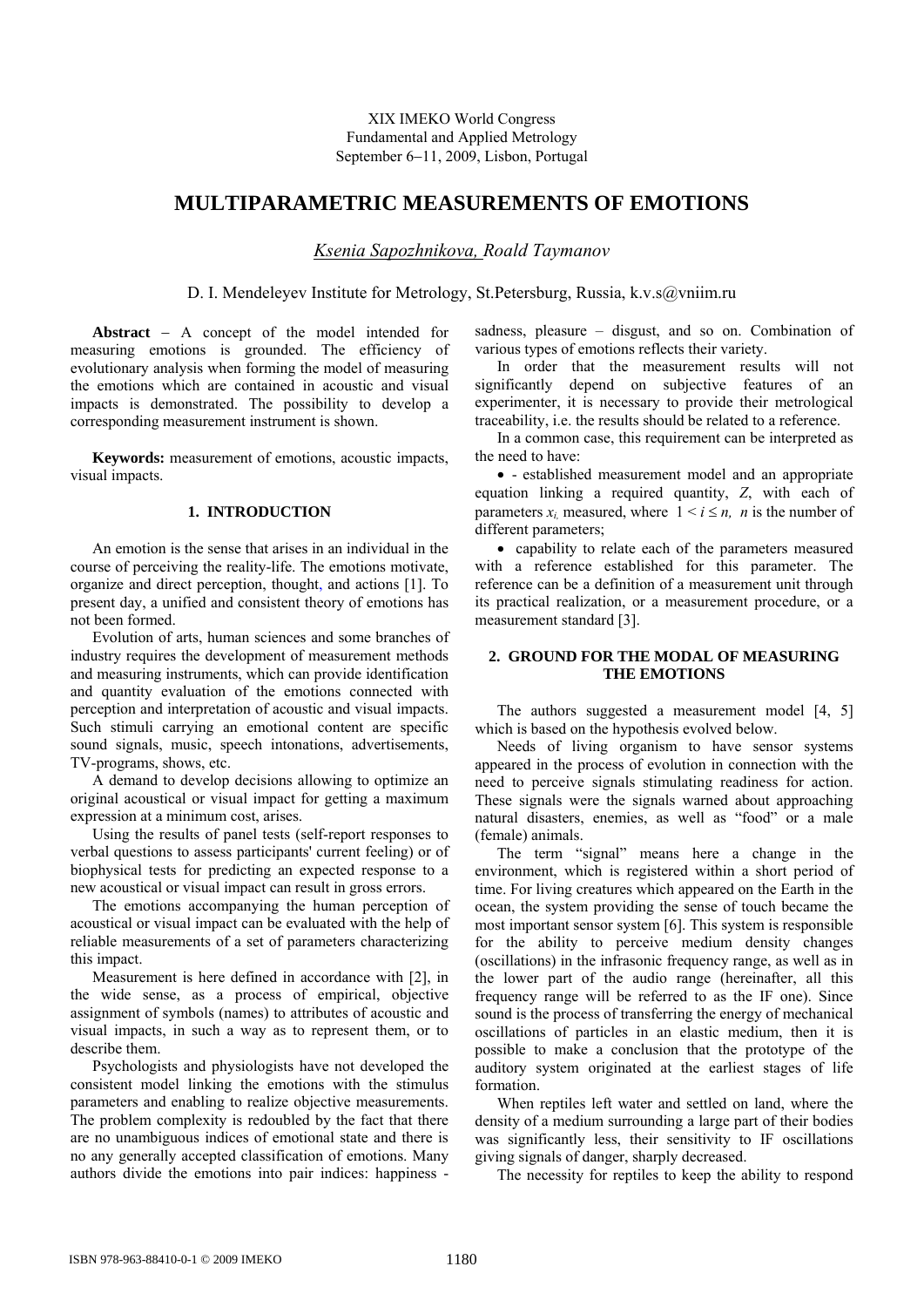to IF signals, resulted in emerging an additional sensor system, i.e. the system of hearing (auditory system) [7]. This system contributed to extending the range of oscillations being perceived to the zone that is characteristic for a medium of lower density and higher mobility (air). At the same time, the auditory system provided the possibility to detect IF oscillations in the oscillations of the sound frequency (SF) range.

The mechanism of IF oscillation recognition can be explained by the hypothesis of the authors, that in the "earbrain" system, the memorization and non-linear conversion of the SF oscillations is realized. After non-linear conversion, IF oscillations which are the signals- stimuli [5] are detected (revealed).

Response to the important signals-stimuli is determined, obviously, by identifying the closeness of their frequencies to the frequencies of biorhythms. For a human, the IF oscillations are also emotionally important. They can cause panic; a long stay in silence stimulates depression. Evidently, the reception of signals confirming that the environmental processes take place in a regular way, contributes to emotional harmonization of behaviour.

The advent of a homo sapience and further development of human society are connected with a more noticeable differentiation of dangers and a more developed palette of emotional reactions. A Cro-Magnon man (unlike the Neanderthal man) survived because he managed to enrich the IF oscillations he used, having put into them an emotionally rich logical content along with comparatively simple emotions: he learned the art of speech [8].

An IF oscillation characterized by a specific amplitude and frequency, is the signal-stimulus defining an elementary emotional response. This response is the emotional stress that prepares some action and has a minimum content. It causes the sense of fear, aggression, or happiness depending on the signal-stimulus parameters and additional information, previous and expected.

Enrichment of emotional information takes place due to formation of emotional images on the basis of small ensembles of signals-stimuli and then on the basis of combining such ensembles. Concept of such a kind resembles a speech with a limited number of sounds, incommensurably wider set of words and practically unlimited possibility to transfer substantial logical information. Other sensor systems of living organisms appeared afterwards, but they developed, evidently, in the same way.

As we think, the emotions arising due to perception of visual stimuli are basically formed by the way of combining sets of stimuli too. An eye successively selects variations of a light flow, forming signals-stimuli and their ensembles. A significant part of these ensembles, as in case of their formation for auditory impacts, was caused by the necessity to identify vitally important events, i.e. fire or thunderstorm. However, the visual perception originating is a significantly later progress of evolution than the auditory perception one. Moreover, for human and developed mammals, many ensembles of signals-stimuli continue their formation with participation of logical thinking. They are associated with the generalization of the concepts of objects giving rise to

danger, forthcoming pleasure, and so on.

Thus, in accordance with the hypothesis put forward by the authors, any auditory or visual stimulus carrying emotional information for a man, is converted in the system "ear-brain" or "eye-brain" into a succession of signalsstimuli, the perception and recognition of which in an associated sequence give rise to emotions.

Each of the signals-stimuli can be characterized by a number of parameters which can be measured. The mechanism of emotion formation can be simulated in the form of a "black box" that performs functions of the "earbrain" or "eye-brain" system.

The emotion measurement equation can be written as:

 $Z=f[Y_1(x_1, x_1... x_n), Y_2(x_1, x_1... x_n), ..., Y_m(x_l, x_i... x_n)]$ where  $Y_1, Y_2, \ldots, Y_m$  are the signals-stimuli and *m* is the number of various signals-stimuli generating the whole set of emotions examined,  $x = x(t)$ , *t* is time. The time interval between the first and last stimuli does not exceed the value of *T,* which characterizes the system lag.

In determining the relation between signal-stimulus parameters and emotion, statistically stable estimates of emotional colour of musical fragments and visual images can be applied. In spite of the fact that the existing emotion classifications made by different authors are ambiguous, it is possible to separate the reactions which differ in quality, for example, "happiness" and "sadness", as well as the reactions which differ in quantity, in particularly, "light sadness" and "grief".

# **3. EMOTIONAL IMAGES ON THE BASIS OF THE SEQUENCE OF SIGNAL-STIMULI**

Harmonic tonal music permits for a researcher to get some analogue of the Rozetta stone that made it possible to decode hieroglyphic written text on the basis of the text duplicated using a known language. In such music, sequences of the tonal chords of relative tonalities (over steps I-IV-V) form the simplest images carrying emotions, e.g. meditativeness, grief, detachment (aloofness), or happiness. It is essential that the emotional colouring of such an image is statistically stable for a definite key and tonality in case of the classical way of performance [9]. (Modulations as well as change of timbre, tempo, and articulation change the spectrum of IF oscillations, and, accordingly, influence on emotional colour.)

The above hypothesis was tested for harmonic tonal music. A calculation analysis of the spectrum of combinational components generated due to the interaction of SF oscillation combinations corresponding to tonic triads in the non-linear converter, has confirmed the following.

 In this spectrum the IF combinational oscillations (the signals-stimuli) are formed.

 Parameters of the IF combinational oscillations, i.e. frequency and level, depend on a tonic.

 The major key is characterized by IF oscillations of a higher level as compared to the minor key.

• The lower part of a sound scale both in the major key and in the minor key forms powerful IF components, and the higher part of the sound scale does not practically form any IF components. As a result, in the lower part of the sound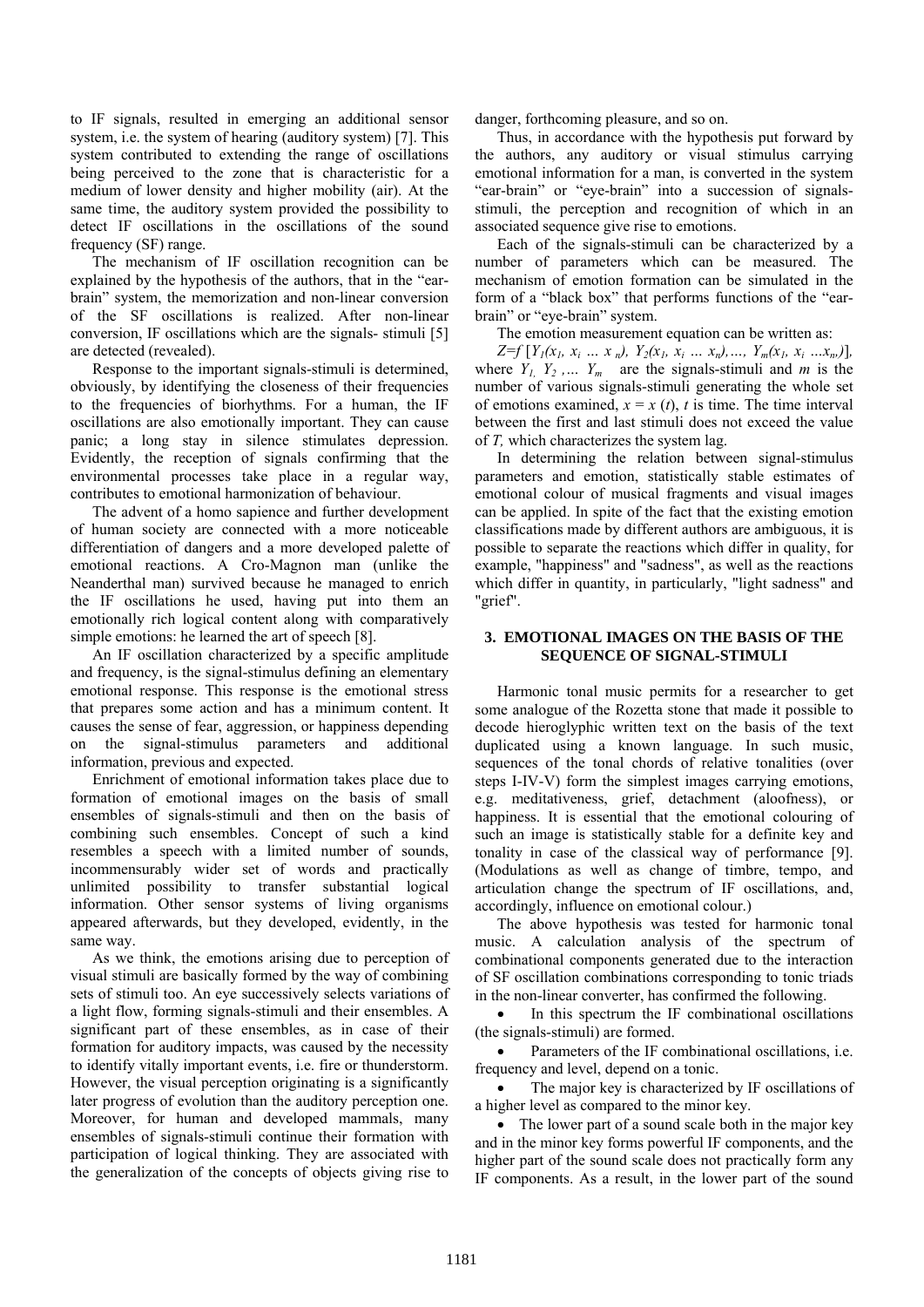scale, music acquires a "major" hint, and in the higher part it has a "minor" hint.

 For the ancient Pythagorean scale (characterized by a higher expressiveness), the difference between various tonalities with regard to IF components is significantly greater than for the equally tempered one.

 A melody can form IF oscillations only in the nonlinear system having memory (lag effect).

Identification of the emotions caused by signals-stimuli and their ensembles should be based on statistically reliable estimates of emotional reaction of listeners.

In the scientific literature, we could not find experimental data which would give an opportunity to define the emotional content of signals-stimuli.

To identify the emotions produced by the simplest ensembles of signals-stimuli, the estimates of the emotional response of listeners to fragments of musical compositions written in definite tonalities of harmonic tonal music were used. They were obtained on the basis of a durable experience of an art-therapeutist [9].

Fig. 1 illustrates the formation of the simplest emotional images on the basis of a sequence of chords of relative tonalities, calculated for a small octave. In Fig 1, a), b), c), and d) relate to the major tonalities, while e), f), g), and h) relate to the minor ones; value of order "*p"* determines a degree of non-linearity of the conversion function, required for forming an IF combination component. Usually, the component level quickly falls with the rise of the *p* value.

It is interesting that the character and location of the presented functions in the space of biorhythms, permit to judge about the emotional colouring of an image without addressing to a name of a corresponding musical composition. Correlation between the impression from graphical representations of emotional images displayed in Fig. 1 and emotional reaction to appropriate musical fragments, apparently, takes place due to the analogy between the models of perception of acoustic and visual impacts.

According to the results of an analysis, the equation of conversion for the measurement model can be expressed by polynomial of the 9<sup>th</sup> power.



Last decades, a special audio guidance technology (Hemi-Sync)**,** which was developed and patented by Mr. R. Monroe, is under discussion [10]. This technology is based upon the binaural effect that works by sending different sounds (tones) to each ear through stereo headphones. The two hemispheres of the brain then act in unison to "hear" a third signal – the difference between the two tones. This is not an actual sound, but an electrical signal that can only be perceived within the brain by both brain hemispheres

working together. The effect of the technology is explained by stimulating of the brain, which is realized if the binaural beat frequency is close to the frequency of the biorhythms.

The influence of acoustic beats on the condition of a listener goes with the hypothesis given above. However, to explain the formation of IF oscillations which, according to [4, 5], cause emotions, by the binaural beats only is impossible. Such a concept would contradict the fact that music excites the listeners who have one defective ear.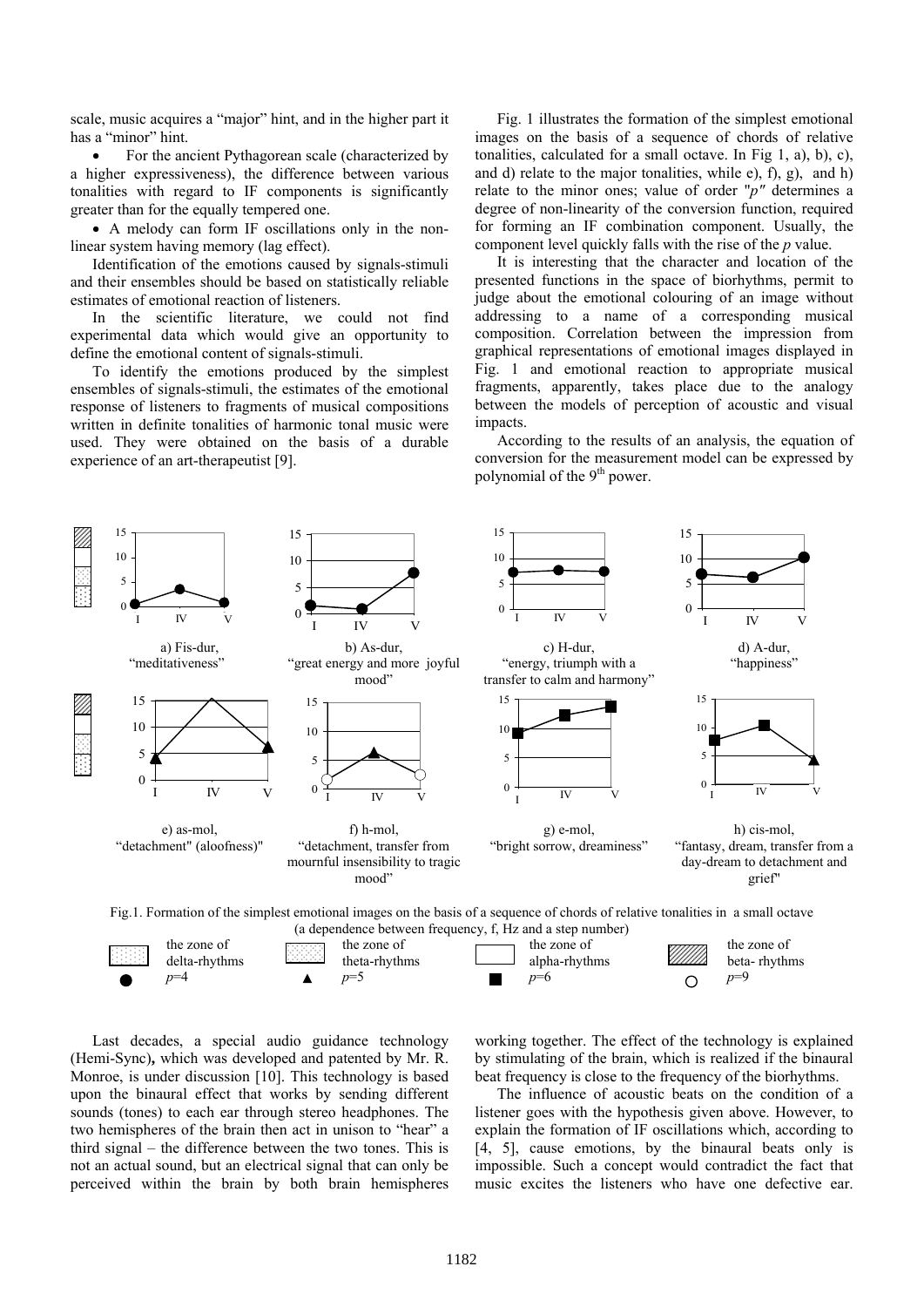Moreover, it is known that two hemispheres of the brain can process information both in parallel and independently. At the same time, the interaction of the hemispheres is not continuous and voluntary.

### 4**. INFLUENCE OF THE FREQUENCY OF SIGNAL-STIMULUS ON THE FORMATION OF EMOTIONAL IMAGE**

Further specification of the measuring model requires for revealing relationships between signals-stimuli and emotions. One of the available fields of investigation is the sphere where the spectrum of the simplest emotional images arising as a result of acoustic signals, has bright and clear emotional colour. Therefore, at the new stage of research an emphasis was made on the analysis of ethnic and ancient religious music with a preliminary given emotional mood.

With that end in view, at the D.I. Mendeleyev Institute for Metrology, software "Music 1.0" has been developed. It was designated for analyzing sound files of wav-format.

Software includes a virtual four-pole network, the conversion function of which is described by a polynomial of the power " $k$ " ( $k \leq 11$ ). Polynomial coefficients, measurement time and delay time are given by a user. The measurement time should be less that a half of input signal duration. Software enables to calculate the spectrum of input and output data by executing the Fourier-transform. The latter provides convenient visualization of frequency decomposition of a complicated stationary signal into the simplest oscillatory functions. A frequency range of the spectrum being analyzed at the four-pole network output, can be adjusted within a wide range.

(For subsequent researches, taking into account the nonstationary character of data, another version is being developed which is based on some other kind of conversion.

With the help of the above version of the program, there was made an analysis of the fragments of African ethnic music with specific titles "Festival" (Fig. 2),"Fear" (Fig. 3), and "Nightmare" (Fig. 4), performed on drums. The figures show the IF spectra (up to 16 Hz) at the pole network output after the non-linear conversion.

Taking into account that the spectrum of the drum sound lies in the band of low frequencies, the conversion function, for a greater obviousness, has been assumed as the quadratic one (*k*=2). Measurement time was set about 4 c.

The mechanism of measurement of emotions is shown, usinig the examples given below.

Fig.  $2 - 4$  show the difference of the IF oscillation spectra and a small number of maximums (signal-stimuli) in these spectra which determine an expected emotional response of listeners. To reveal the emotional content of such images, it is necessary to analyze the relationship between the frequencies of IF maximums and the biorhythms frequencies. In particular, a minimum frequency of a signal-stimulus for the fragment "Festival" is near 4Hz, which corresponds to the field of the theta-rhythm; for the "Fear" sounding it decreased approximately to 2.8 Hz, passing into the zone of the delta -rhythm; for the fragment "Nightmare" it fell down and became less than 2Hz. The "Festival" is characterized by comparatively low level of maximums in the band of the  $2<sup>nd</sup>$  and  $3<sup>rd</sup>$  harmonics of the signal-stimuli (the field of alpha- rhythm). At the same time, these maximums are smooth. The spectra formed by the "Fear" and especially by the "Nightmare" contain the increased number of maximums, which are sharper than in the previous case.

Representatively, that for the "Fear":

- in the band of the  $2<sup>nd</sup>$  harmonic of the signal-stimulus (the zone of theta – rhythm) the maximum is blurred,

in the band of the  $3<sup>rd</sup>$  and  $4<sup>th</sup>$  harmonics (the zone of alpha – rhythm) the maximums are higher than the  $1<sup>st</sup>$  one.

- even in the band of the  $5<sup>th</sup>$  harmonic (the zone of beta – rhythm) the value of the maximum and the square under it are close the those for the  $1<sup>st</sup>$  one.

The "Nightmare" forms noticeable maximums near the  $2<sup>nd</sup>$  and  $3<sup>rd</sup>$  harmonics (the zone of delta – rhythm), some picks (including the highest one near 7 Hz) in the zone of theta – rhythm, and significant maximums in the zones of alpha - and beta – rhythms.

The relationship between activated biorhythms of the brain and an wakeful man's condition is shown in Table 1.

The information given is in a good correspondence with the data of the IF spectrum analysis. The analysis shows that the frequency of a signal stimulus defines a basic emotion.

With appearance of a signal-stimulus in the zone of delta- rhythm, a troublesome mood arises. The less the frequency of the signal-stimuli, the more is the level of expected danger. Combination of a signal-stimulus and additional components of the frequency spectrum forms an emotional image. Stress mobilizes attention and muscular activity; significant increase of the level of the alpha rhythm and, to a lesser extent, of the beta—rhythm ("Fear") testifies about it.



Fig. 2. "Festival". Spectrum of the IF oscillations after non-linear conversion  $(x$ -is frequency, Hz,  $\nu$  is the level of spectrum component, conventional units)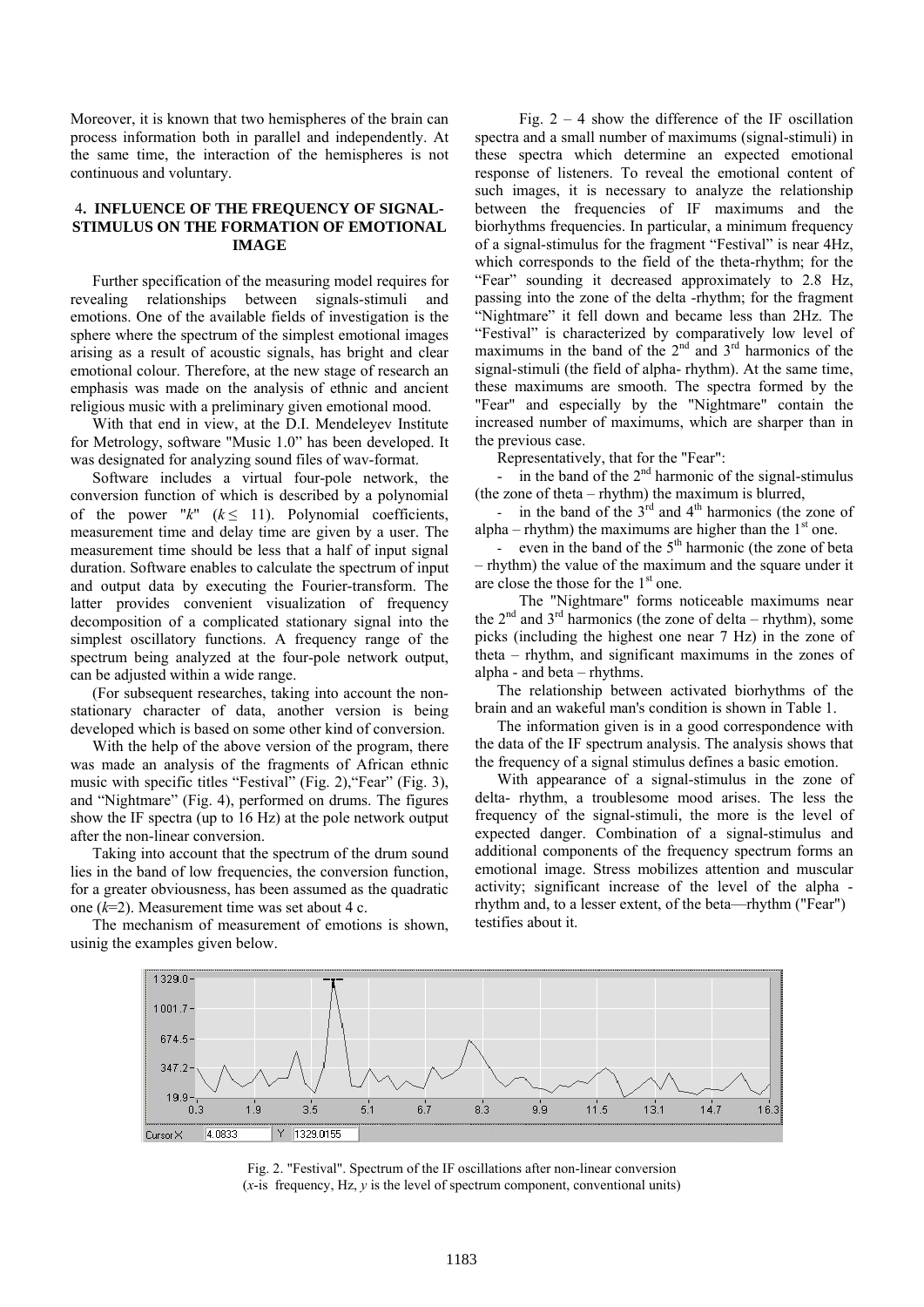

Fig. 3."Fear". Spectrum of the IF oscillations after non-linear conversion (*x*-is frequency, Hz, *y* is level of spectrum component, conventional units)



Fig. 4 "Nightmare". Spectrum of the IF oscillations after non-linear conversion  $(x$ -is frequency, Hz,  $\hat{y}$  is the level of spectrum component, conventional units)

Table 1. An wakeful man's condition and activated biorhythms of the brain

| Biorhythm        | Frequency               | Man's condition                                                                                                                                           |
|------------------|-------------------------|-----------------------------------------------------------------------------------------------------------------------------------------------------------|
|                  | range, Hz               |                                                                                                                                                           |
| Delta-<br>rhythm | $0.5 - 3.5$             | Interest of a man in something,<br>special kind of stress, increase of<br>production of hormones, which<br>contribute<br>physical<br>to<br>reconditioning |
| Theta-<br>rhythm | $4.0 - 7.5$             | Appearance of bright images,<br>recollections, and<br>unexpected<br>associations                                                                          |
| Alpha-<br>rhythm | $\overline{8.0} - 11.5$ | Improvement in sensibility, sharp<br>increase of muscular activity                                                                                        |
| Beta-<br>rhythm  | $12.0 -$<br>29.5        | Intensive<br>attention.<br>mental<br>exertion, emotional excitement                                                                                       |

The uncertainty of the source of anxiety together with the increased danger ("Nightmare") enhances the search of recollections and associations which could form the activity program. The increase in the level of the oscillations in the zone of the theta -rhythm pointed to this opportunity. The maximums in the zone of the alpha- and beta-rhythms are smooth, cover the lesser square and have the lower level. This shows that the program of activity for a subject has not been defined.

The emotion related to the "Festival" reflects the recollections about progress and give hope (by associations) for future victories. Such a feeling is stimulated by the signal with the frequency of the theta-rhythm. At the same time, the level of attention to the environmental condition and mobilization of muscular activity are at the usual (background) level.

The examples given proves an opportunity to decode emotional content of music fragments which originate practically simultaneous signals consisting of oscillations with several frequencies in IF range.

Moreover, decoding of the mood being formed by each signal-stimulus enables to develop the above estimates of the emotional content of the simplest images caused by the sequence of tonic triads of relative tonalities. Examples are given in Table 2.

The above said proves that a special device can be developed, which will objectively evaluate the expected emotion reaction to music. It appears that later the instrument for corresponding evaluation of visual stimulus will be developed also.

The scale of such a device is multiparametric. Each emotional image should be defined on the basis of several parameters of IF oscillations, measured during adjacent time intervals. The method of its building is illustrated by the above examples. It should be emphasized, that the main simplest emotional images for acoustical impacts depend on the biological background which is objective. Therefore, the emotional response to this signals-stimuli and images for people with healthy psychic will have a comparatively sharp distribution curve.

The possibility to apply the same approach to decoding fragments from African ethnic music and harmonic tonal music is not random.